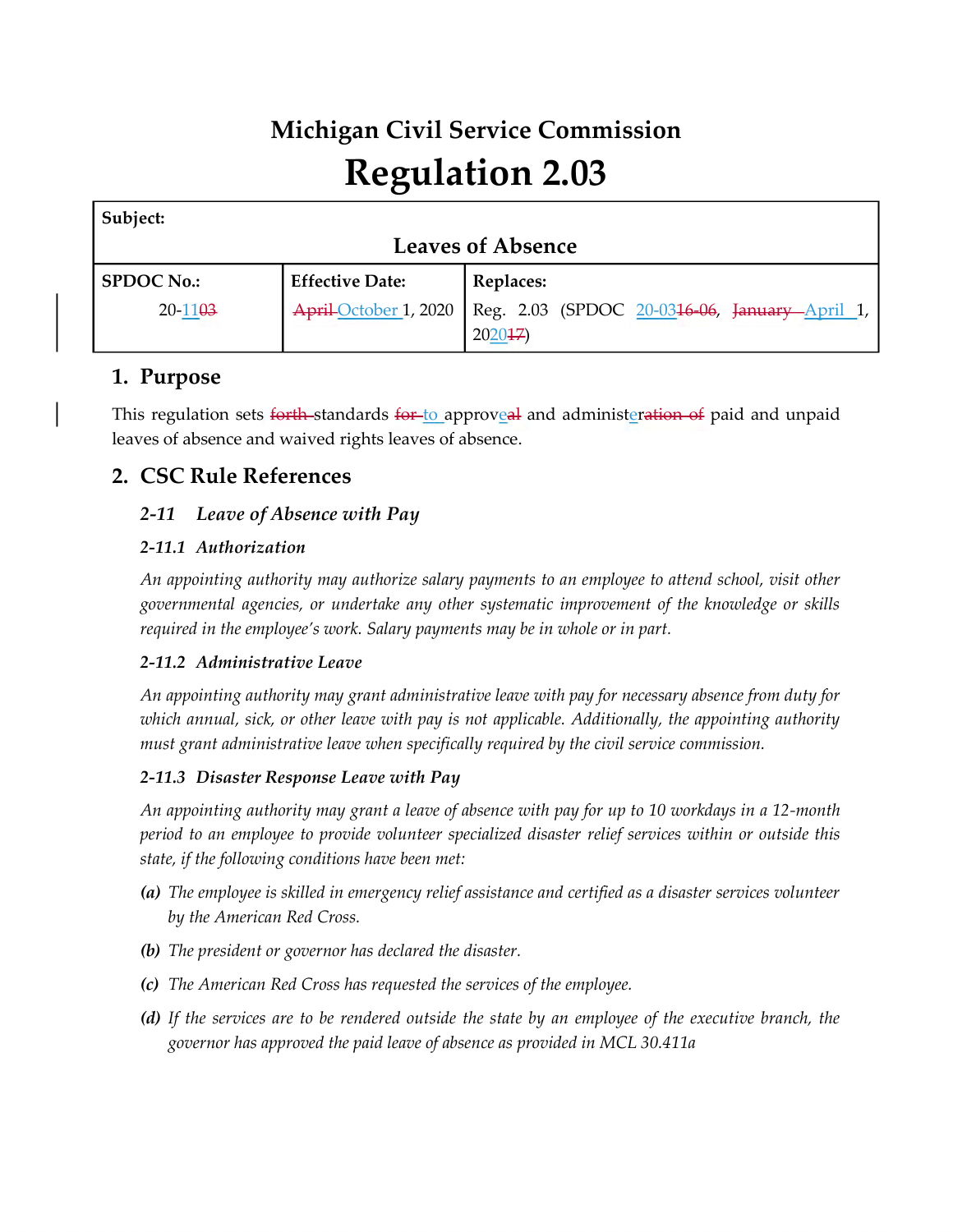#### *2-12 Leave of Absence without Pay*

#### *2-12.1 Authorization*

#### *(a) Permissive leave.*

- *(1) Nonmedical leave of absence. An appointing authority may grant an employee a nonmedical leave of absence without pay and without loss of employment status.*
- *(2) Medical leave of absence. An appointing authority may grant a medical leave of absence without pay for up to 6 months to an eligible employee whose sick leave is exhausted. An*  employee is eligible for a medical leave of absence only if the employee has the equivalent of at *least 6 months full-time employment at the time the leave is granted. If an employee on medical leave requests an extension before the leave expires, an appointing authority is authorized to extend the leave to a maximum of one year. Any extension of a medical leave beyond one year requires the written approval of the state personnel director.*
- *(3) Disaster response leave of absence. An appointing authority may grant a leave of absence without pay to an employee who is skilled in emergency relief assistance and certified as a disaster services volunteer by the American Red Cross to provide disaster or emergency relief assistance in this state.*
- *(b) Mandatory leave. An appointing authority must grant a leave of absence without pay when specifically required by the civil service commission.*

#### *2-12.2 Expiration*

*A leave of absence without pay expires on the date established by the appointing authority, unless extended by the appointing authority. If an employee on a leave of absence without pay does not return to work on or before the end of the leave, the employee is separated.* 

#### *2-12.3 Restoration to Position*

*When an authorized leave of absence without pay expires or the appointing authority authorizes a return to work before the end of the leave, the employee is returned to work as follows:*

- *(a) Unless subsection (b) or (c) apply, the employee is returned to the position formerly occupied or an equivalent position.*
- *(b) If the appointing authority has demoted the employee since the beginning of the leave under rule 2-6 [Discipline] or rule 3-3 [Appointments and Job Changes], the employee is returned to a position at the classification level to which demoted and is compensated within the range of rates approved for that classification level.*
- *(c)* If the employee's position was abolished during the leave, the employee is returned to the classified *service in accordance with rule 2-5 [Employment Preference].*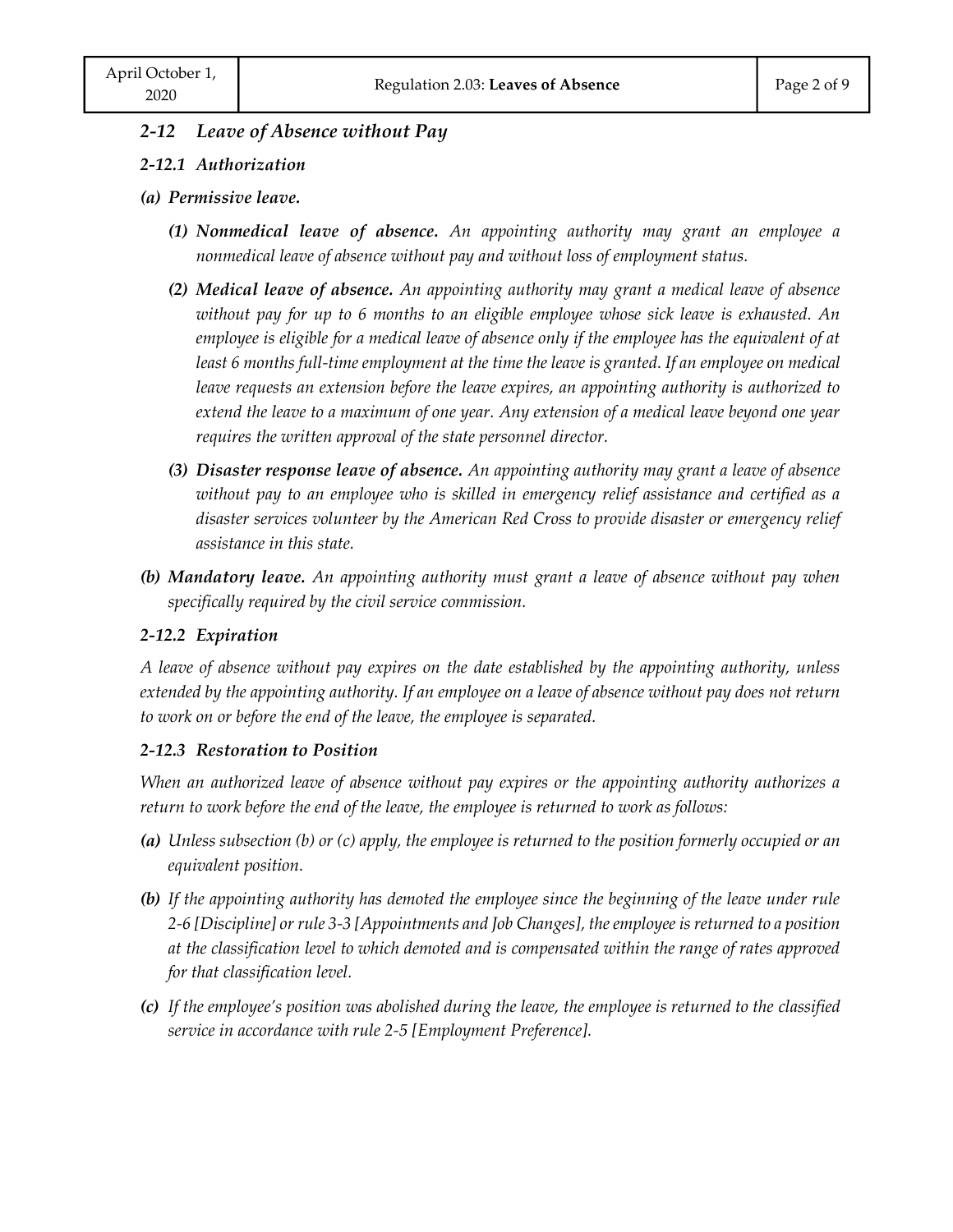*(d) At the expiration of a medical leave of absence, if the employee is medically qualified to return to work, the employee is returned to a position as provided in subsection (a), (b), or (c), as appropriate. If the employee is not medically qualified to return to work, the employee is separated.*

## *2-12.4 Annual Leave Balance*

- *(a) Retention during leave. An employee may choose to retain an annual leave balance during a leave of absence in accordance with the official compensation plan.*
- *(b) Limitation and exception. Payment for annual leave due an employee who does not return from a leave of absence is at the employee's last rate of pay.*

## *2-13 Waived Rights Leave of Absence*

- *(a) Approval and extension. An appointing authority may grant a waived rights leave of absence without pay for up to one year to an employee if the employee has the equivalent of at least 6 months full-time employment at the time the leave is granted. Any extension beyond one year requires the written approval of the state personnel director.*
- *(b) Ineligible employees. An employee in a limited-term appointment who has not achieved status in an indefinite appointment is not eligible for a waived rights leave of absence, unless authorized in writing by the state personnel director.*
- *(c) Operation. An employee granted a waived rights leave of absence cannot carry any annual leave balance during the leave. An employee on a waived rights leave has no right to return to the position formerly occupied or to an equivalent position upon expiration of the leave. If the employee returns to the classified service before the expiration of the waived rights leave through normal selection processes, the employee is not considered to have had a break in service.*
- *(d) Separation. If the employee does not return to the classified service before or upon the expiration of the leave, the employee is separated.*

# **3. Definitions**

- **A. Definitions in This Regulation.**
	- 1. **FMLA** means the federal Family and Medical Leave Act, 29 USC § 2601, et seq.
	- 2. **Medical leave of absence** means an approved absence, without pay, because of a serious health condition that makes the employee unable to perform the functions of the employee's position.
	- 3. **Parental leave of absence** means an approved leave of up to 6 months for the birth or adoption of the employee's child and care of the new child.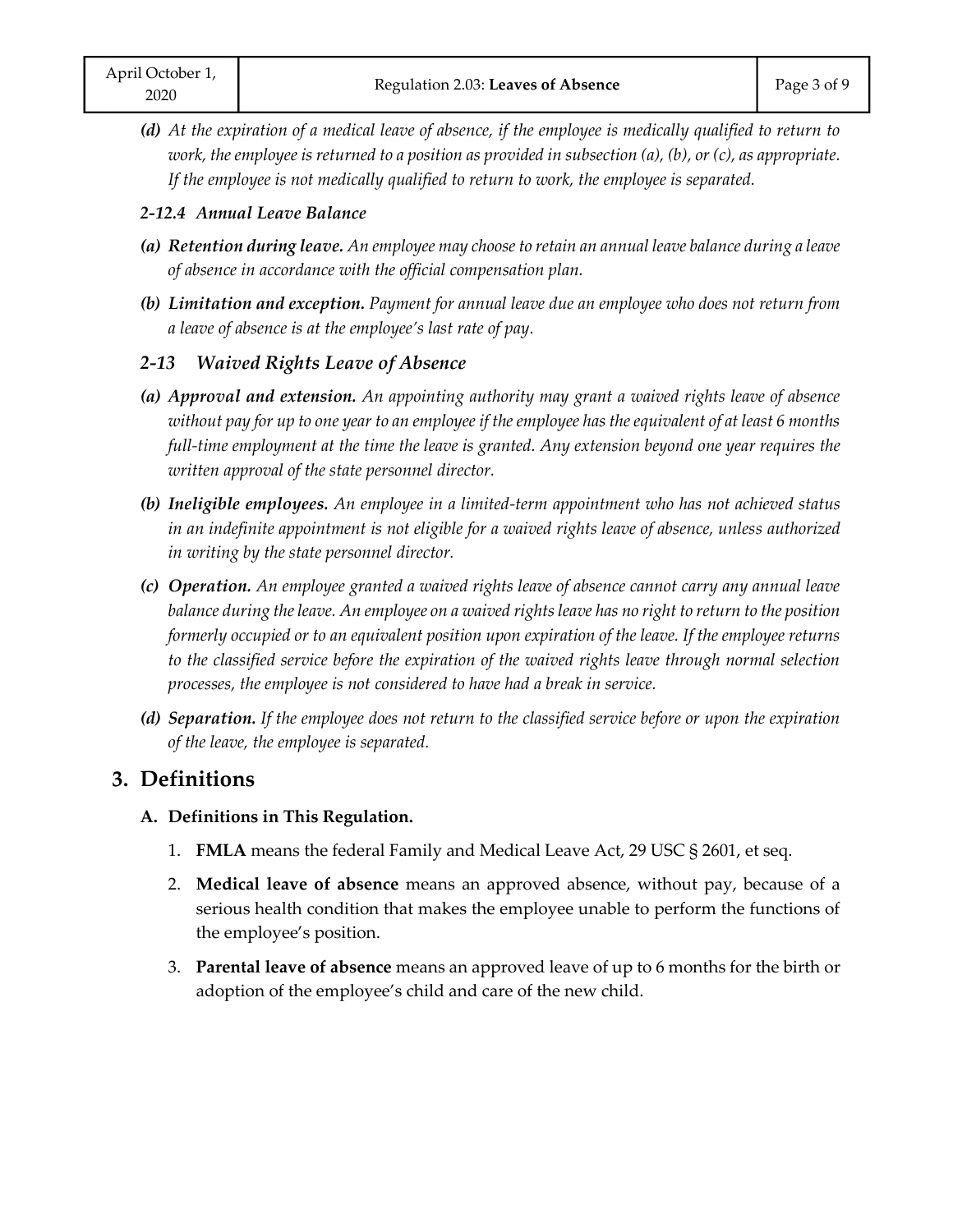# **4. Standards**

#### **A. Paid Leave of Absence With Pay.**

- 1. An appointing authority may grant a <u>paid l</u>eave of absence with pay for training and development, visits to other governmental agencies, and other authorized short-term absences from regular duties to improve systematically the knowledge or skills required in the employee's work.
- 2. A paid leave of absence with pay-may be granted as administrative leave for necessary absences from duty when other <u>paid l</u>eaves <del>with pay are <u>do</u> not appl<u>y</u>icable</del>. An employee shall receive paid administrative leave in the following circumstances if the employee:
	- a. An employee Is summoned to jury service or subpoenaed as a witness for the people to testify related to regular job functions is granted leave. During the leave, the employee is entitled to receives the difference between the employee's pay for providing the service and the employee's regular rate of pay (excluding any travel allowance paid by the court) for the dates of absence. If the employee uses annual leave, the employee is not required to reimburse monies can keep payments received from the courts.
	- b. An employee Is absent from work because of closure or declared inaccessibility of the employee's work-station's closure or declared inaccessibility by the governor or the governor's designated representative is granted leave. The employee is paid and also receives service and fringe benefit credits **authorized** in accordance with regulation 5.06.
	- c. <del>An employee e</del>Enga<u>gesin<del>g</del></u> in qualifying labor--relations activities<u>. The employee</u> is granted leave and may be eligible for also receive pay, service, or fringe-benefit credits as authorized in chapters 6 and 8 of the civil service rules and regulations.
	- d. An employee is granted leave for Misses any remaining regularly scheduled hours remaining on the date of a work-incurred injury, if necessary.
	- e. An employee is granted leave for Is absent from work to provide disaster relief services, consistent with the requirements of rule 2-11.3, if authorized.
- 3. **Payment and Lleave Aaccruals During a Leave of Absence With Pay.** -
	- a. An employee is paid for standard hours of work at the base rate of pay. The employee is not paid any premium, unless **normally** eligible for the premium while on approved annual or sick leave normally. Any compensation received as a result of for service from to another entity necessitating a paid leave of absence with pay is subtracted from any state payment due.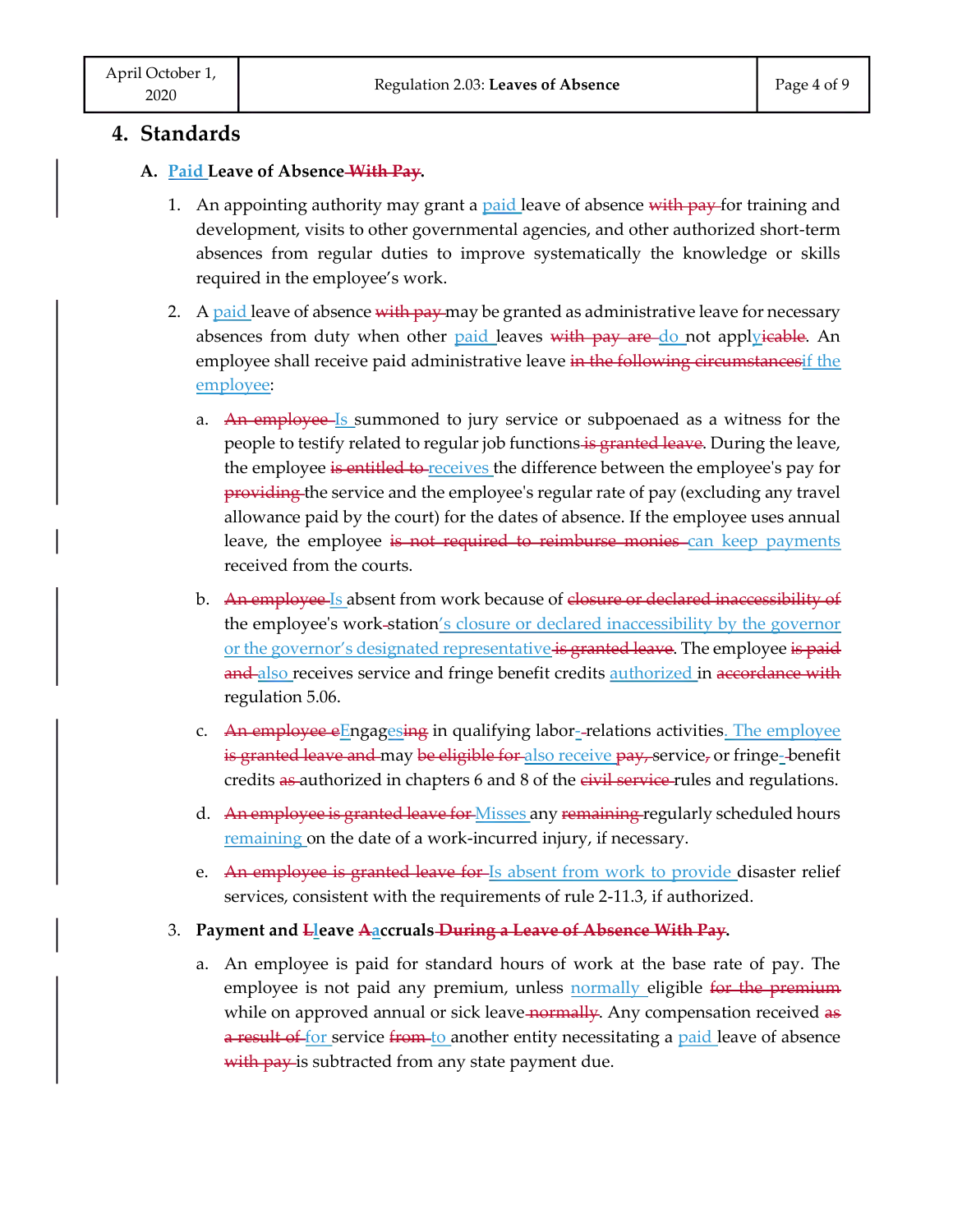- b. An employee receives full service credit for the number of hours that the employee would have been scheduled to work.
- c. An employee receives full fringe benefit coverage as if regularly employed.
- d. Annual and sick leave are accrued as if the employee is working. The employee cannot accumulate annual leave in excess of above the maximum allowed under rule 5-10.2.
- 4. **No Wwaiver of Limmunity**. This regulation is not a waiver of immunity of the **S**iate of Michigan under the Eleventh Amendment to the U.S. Constitution.
- **B. FMLA Leave of Absence.** An eligible employee may also take a leave as authorized under the federal FMLA, including military caregiver leave.
	- 1. **Entitlement.** The initial 12-month FMLA entitlement period begins when FMLA leave is first taken. Subsequent 12-month FMLA entitlement periods begin when FMLA leave is taken after completing the previous 12-month FMLA entitlement period.
	- 2. **Use of Ppaid Lleave.**
		- a. An eligible employee on FMLA leave for the employee's serious health condition must exhaust any sick leave before continuing any unpaid FMLA leave. An eligible employee on FMLA leave to care for a spouse, parent, or child or as a military caregiver must reduce any sick leave balance to 80 or fewer hours before continuing any unpaid FMLA leave.
		- b. An eligible employee on FMLA leave may elect to use any other accumulated paid leave credits for the leave, consistent with the normal approval requirements for such leave. A period when an employee uses annual, sick, or other accumulated paid leave credits for the leave counts toward the employee's FMLA entitlements.
	- 3. **Requesting.** When foreseeable, employees should use an authorized online application process or the FMLA Notice of Eligibility, Rights, and Designation Form (CS-1810) to request an FMLA leave. Employees should give advance notice for foreseeable FMLA leave requests as soon as practicable and normally at least 30 days before the leave is to begin. If 30 days is not practicable or the need is unforeseeable, notice should be given as soon as practicable.
	- 4. **Exhaustion.** After exhausting the FMLA entitlement, an employee may be eligible for a medical or parental leave of absence, as provided in this regulation.
- **C. Unpaid Leave of Absence Without Pay.**
	- 1. **Criteria for Ggranting.**
		- a. **Medical leave of absence.** An appointing authority may grant a medical leave of up to 6 months to an eligible employee with the equivalent of at least 6 months of full-time employment whose sick leave is exhausted. If an employee requests an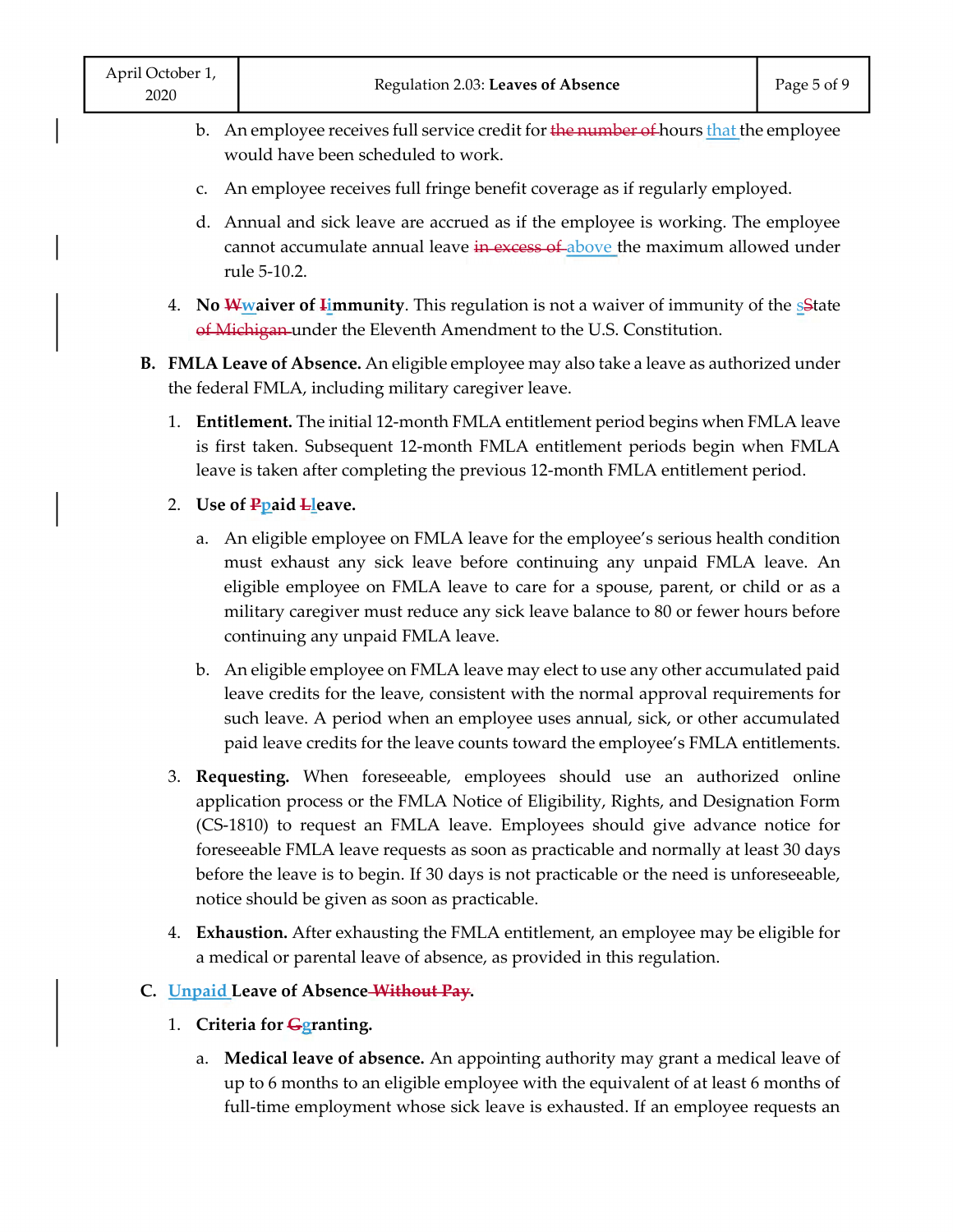extension before the leave expires, an appointing authority may extend the leave to a maximum of one year. An appointing authority may establish in agency work rules the frequency with which medical leaves may be granted. If no such work rule is adopted, an appointing authority may grant medical leaves totaling no more than 12 months during any five-year period. An appointing authority must receive written approval from the state personnel director for any extension of a medical leave beyond one year. Any unpaid portion of an FMLA leave resulting from the employee's serious health condition counts as part of the medical leave.

- b. **Unpaid pParental leave of absence.** An appointing authority must shall grant an employee with status an unpaid parental leave for up to 6 months for the birth or adoption and care for a new child during the 12 months following the birth or adoption. Any paid or unpaid absence or leave-with or without pay, including FMLA and paid parental leave, used for care of a new child counts as part of the 6-month a parental leave entitlement.
- c. **Unclassified appointment leave of absence.** An employee appointed to an unclassified position may be granted a leave of absence for the period of to service in the unclassified position, as authorized in rule 1-9. The employee receives service credit for serviceng in an unclassified position upon return to the classified service.
- d. **Disaster relief.** An employee may be granted a leave of absence to perform disaster relief services, as authorized in rule 2-12.1(a)(3).
- e. **Other.** An employee may be granted a leave of absence for further education or other appropriate nonmedical reasons.
- 2. **Duration.** Subject to the limitations in this section, the appointing authority has discretion to may grant a leave of absence and determine its length. An employee on a leave of absence may request early termination or an extension before the leave's expiresation. The appointing authority may granting or deny of such requests is at the discretion of the appointing authority.
- 3. **Leave Aaccruals.**
	- a. An employee does not receive pay, service credit, fringe benefits, or leave accruals during the leave.
	- b. An employee may elect to be paid off for part or all of the unused annual- leave balance before entering the leave. An employee may retain up to 80 hours of annual leave during the leave. The appointing authority may approve retention of any annual leave balance in excess of over 80 hours. Retained annual leave accruals are available upon return from the leave, consistent with regulation 5.09.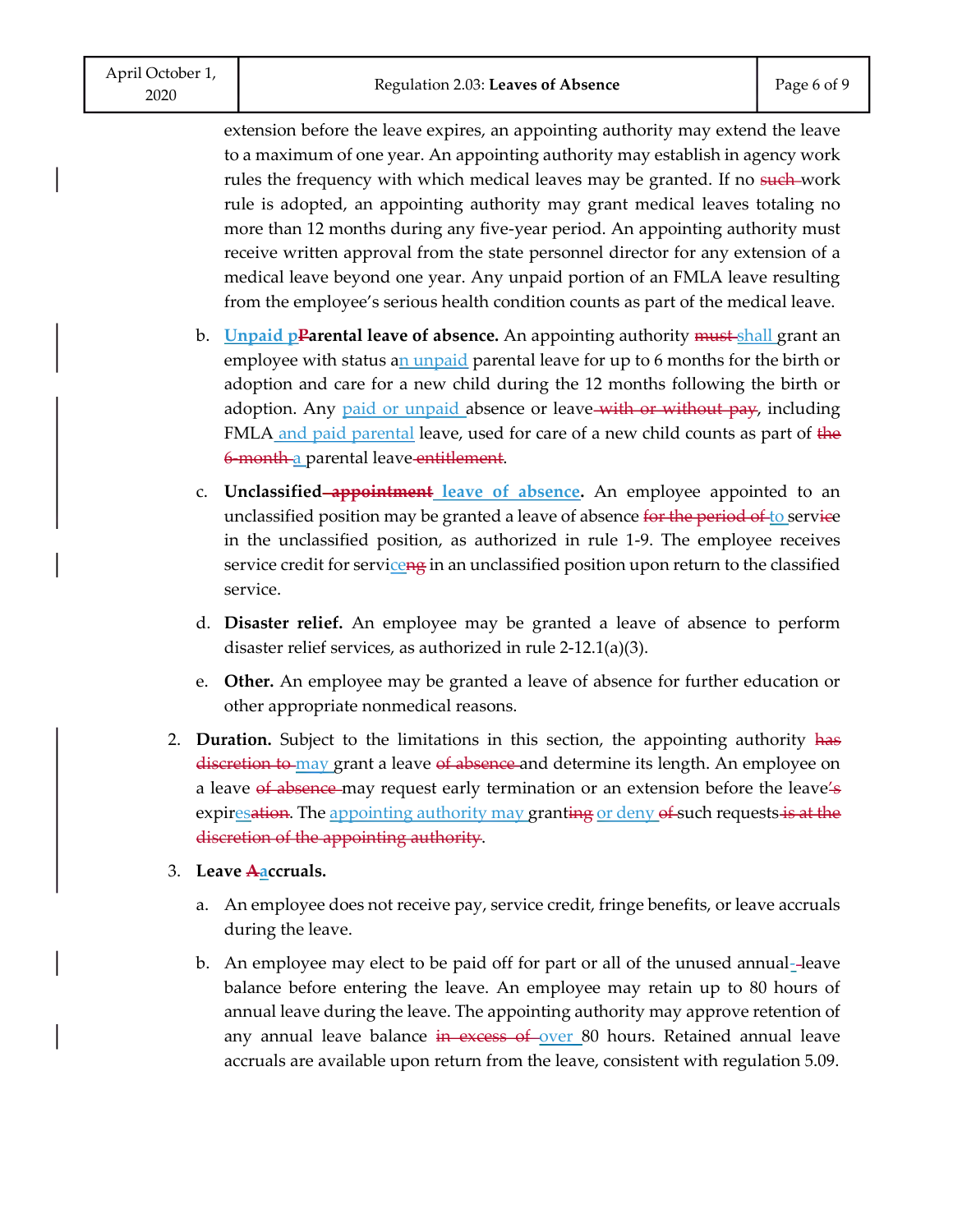- c. The employee's sick leave balance is frozen during the leave. Sick- leave credits must be exhausted before any unpaid medical leave.
- d. The employee's banked leave and deferred hours are frozen during the leave and are available upon return from the leave.

## 4. **Return.**

- a. **Generally.** Except as provided in § 4.CD.4.b, an employee returning to duty after an unpaid leave of absence without pay is returned to the classified position last occupied or an equivalent position. The employee is returned at the same salary or step of the salary range and starts to accumulate continuous service hours, hours towards the next salary step, and any other accumulations with no break in continuous service. If the employee's position was abolished during the leave, the employee is returned in accordance with may exercise bumping rights under rule 2-5.
- b. **SES or SEMAS from Uunclassified Aappointment.** The senior executive service (SES) or senior executive management assistant service (SEMAS) contract of an employee who occupied an SES or a SEMAS position is terminated at the beginning of an unclassified leave to accept an appointment to an unclassified position. On return to the classified service, the employee is not entitled has no right to return to the former SES or SEMAS position and the employee's future status is determined as provided in rule 4-6.2(g) or 4-7.2(g).
- 5. **Leave Ppayoffs.** An employee who separates from the state service directly from a leave is paid for unused leave balances in accordance with applicable rules and regulations, including rule 5-10 and regulations 5.02, 5.09, and 5.10.
- **D. Military Leave of Absence.** A career classified employee shall-receives a military leave of absence for service in the uniformed services, consistent with federal law, rule 2-14, and regulation 2.04. Detailed iInformation on supplemental pay, insurance coverage, seniority, and return to work rights are in rule 2-14 and regulation 2.04.

**E. Paid Parental Leave of Absence.**

1. **Eligibility.** A career employee who is currently working and who has successfully completed an initial probationary period during the current employment period and worked at least 1,250 hours during the previous 12 months is eligible for a 12-week paid parental leave for the birth or placement by adoption of a child as provided in this regulation. The employee must be a named parent on the child's birth certificate or adoption papers, which must be presented within 31 days from the birth or adoption. Adoption of children related by blood or marriage or of a child over six years of age does not qualify for paid parental leave.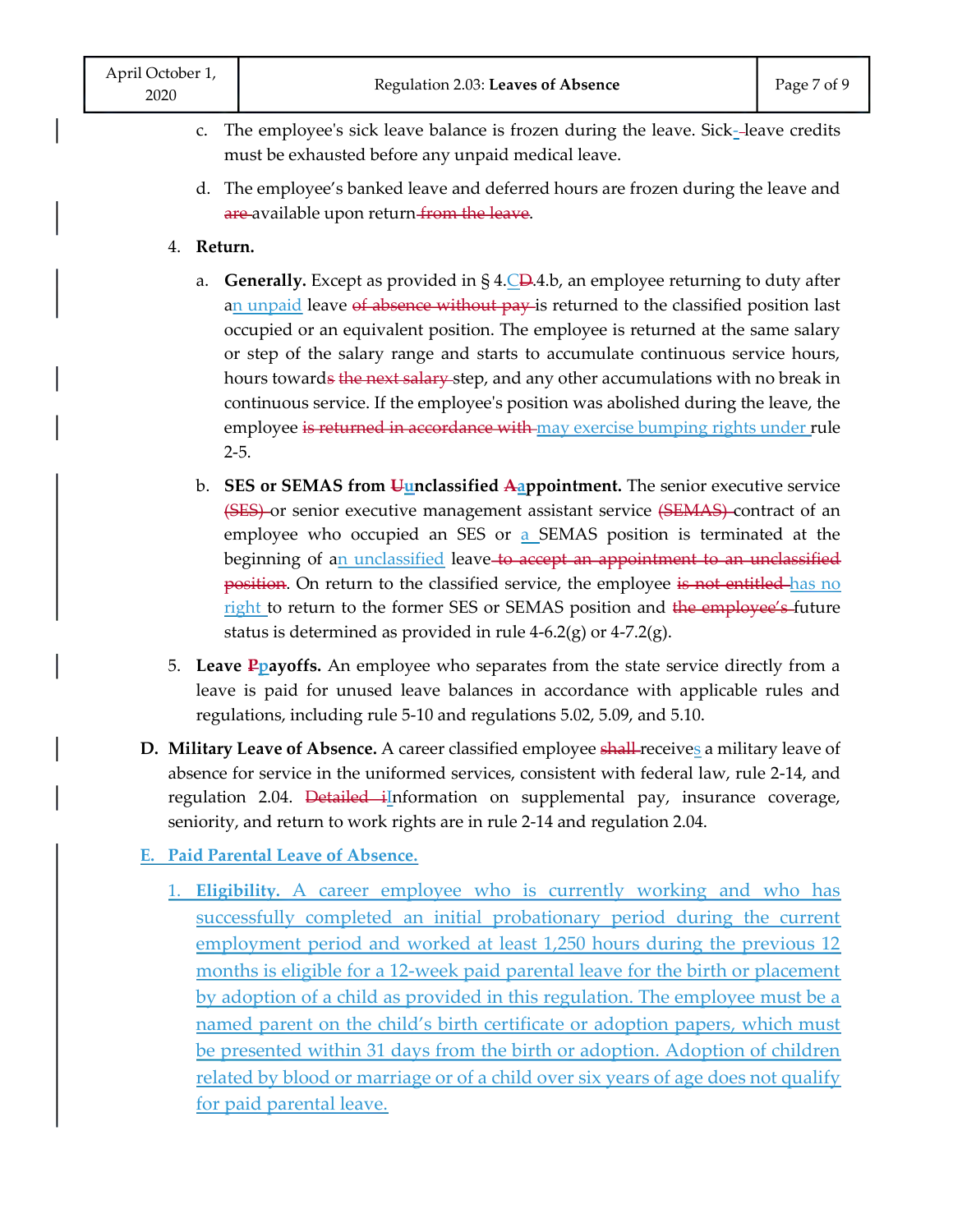|                                     | 2. Notice. Before beginning a paid parental leave, the employee should give as     |  |
|-------------------------------------|------------------------------------------------------------------------------------|--|
|                                     | much notice as practicable of the expected start and end date for the leave,       |  |
|                                     | subject to later modification as necessary.                                        |  |
|                                     | 3. Duration. A paid parental leave lasts up to 12 contiguous weeks. The leave      |  |
|                                     | begins on the date of the birth or adoption and ends, at most, 84 days later. For  |  |
|                                     | example, a birth or adoption occurring on Saturday, October 3, 2020, will allow    |  |
|                                     | a leave through Friday, December 25, 2020. An employee on paid parental            |  |
|                                     | leave may be absent from all regularly scheduled hours under the same              |  |
|                                     | conditions that would apply as if on paid sick leave. If an employee's position    |  |
|                                     | is limited-term, less-than-full-time, or abolished for reasons of administrative   |  |
|                                     | efficiency, any entitlement ends on the final date of employment before the        |  |
|                                     | employee's appointment ends or layoff begins.                                      |  |
|                                     | 4. Holidays. Paid holidays observed during a leave are recorded as paid holidays   |  |
|                                     | and do not extend a 12-week paid parental leave.                                   |  |
|                                     | 5. Pay. The employee receives base pay during the leave.                           |  |
|                                     | 6. Leave and accruals. An employee need not exhaust sick and annual leave          |  |
|                                     | before taking a paid parental leave and accrues sick and annual leave during       |  |
|                                     | the leave. Paid leave credits cannot be used to extend a paid parental leave       |  |
|                                     | beyond 84 consecutive days. Time on paid parental leave counts toward step         |  |
|                                     | increases if an employee is in satisfactory standing.                              |  |
|                                     | Frequency and coordination. The event of the birth or adoption of multiple         |  |
|                                     | children allows a single paid parental leave. If two state employees are parents   |  |
|                                     | for the same birth or adoption, both may take a paid parental leave of 12 weeks.   |  |
|                                     | 8. Coordination with other benefits. Time on paid parental leave also counts       |  |
|                                     | toward an employee's FMLA and unpaid parental leave entitlements. Long-            |  |
|                                     | term disability (LTD) benefits are not available during a paid parental leave.     |  |
|                                     |                                                                                    |  |
|                                     | 9. Effective date. Births or adoptions before October 1, 2020, do not qualify for  |  |
|                                     | paid parental leave.                                                               |  |
| FE. Waived Rights Leave of Absence. |                                                                                    |  |
| 1.                                  | An employee who terminates state employment may be granted a waived rights leave   |  |
|                                     | of absence by the appointing authority of up to one year to protect the employee's |  |

continuous service, seniority, and any benefits connected with length of service. An appointing authority may extend a waived rights leave up to one additional year upon providing written notice to the state personnel director. The director must approve any further extension in writing.